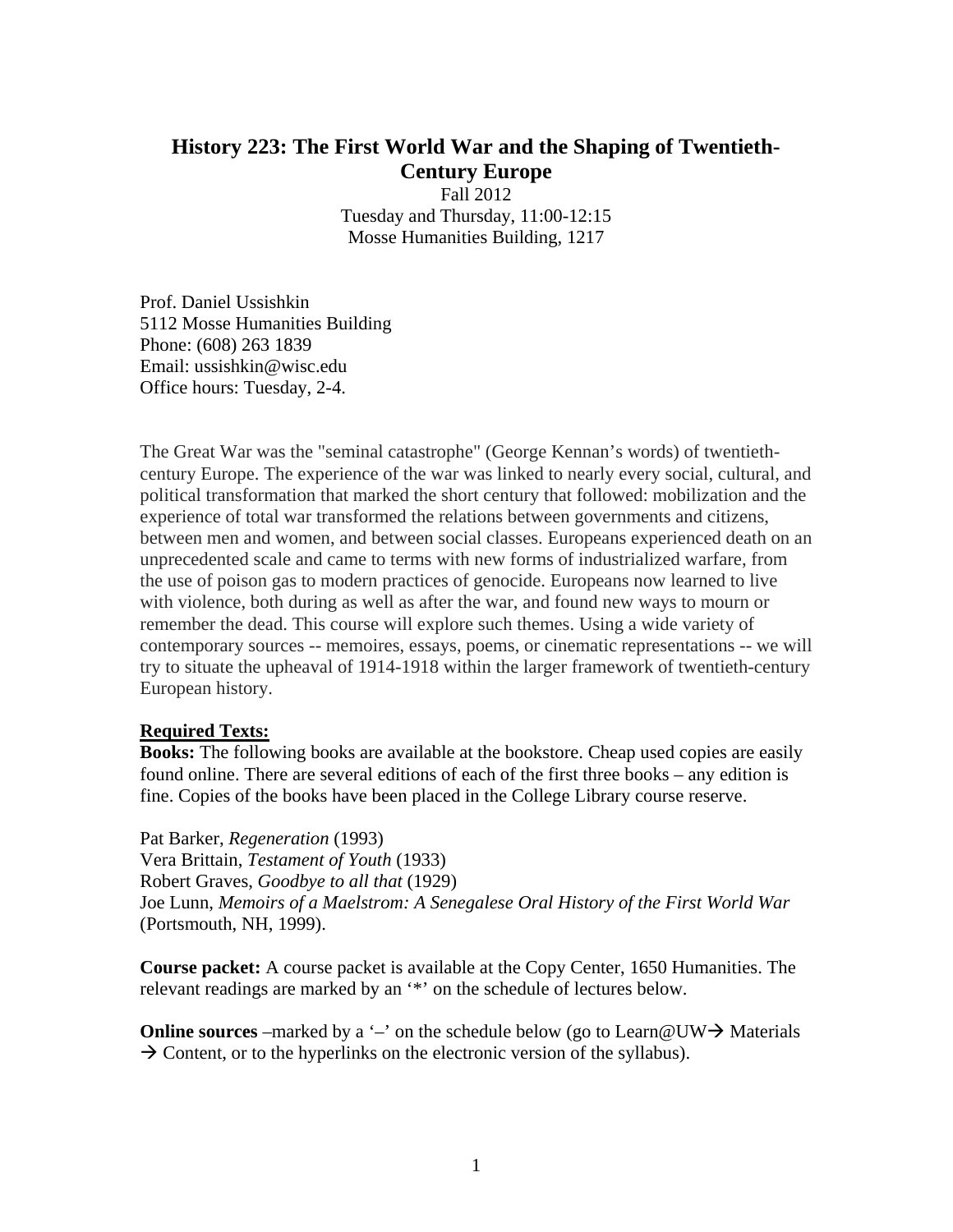## **Requirements:**

The course consists of both lectures and discussions. The success of both depends on your active participation. Read the assigned pages **before** class and bring them with you. You are required to attend all lectures.

**Exams**: Midterm (10/23, in class), and a final (12/19, 5:05-7:05 pm, location TBA).

**Papers**: 1) One 3-4 pp. paper, due 10/05 (topics TBA). 2) One 6-8 pp. paper, due 12/06. In this paper you should explore in greater depth a topic of your own choice: this could be a person, a battle, an organization, a weapon, a political party, a novel, a movie, an artistic representation… You may choose a topic we have covered in class or an

# entirely different one. You will need to consult additional secondary sources.

## **Grade structure:**

| 20% |
|-----|
| 25% |
| 20% |
| 25% |
| 10% |
|     |

Please note that active, constant, and collegial participation will be rewarded!

#### *Schedule of Lectures*

## **Week I**

09/04 Introduction: Total War and the Twentieth Century

09/06 The "Road to War"

#### Read:

\*Michael Howard, *The First World War* (Oxford, 2002), chapters 1-2, "Europe in 1914" and "The Coming of War," pp. 1-26.

#### **Week II Nations in Arms**

09/11 The "Spirit of 1914"

Read:

\*Stefan Zweig, *The World of Yesterday* (1942), chapter 9, "The First Hours of the War of 1914," pp. 214-237.

\*Filippo Marinetti, "The War as the Catharsis of Italian Society" (November 1914)

\*BLAST: The Manifesto of Vorticism (July 1914).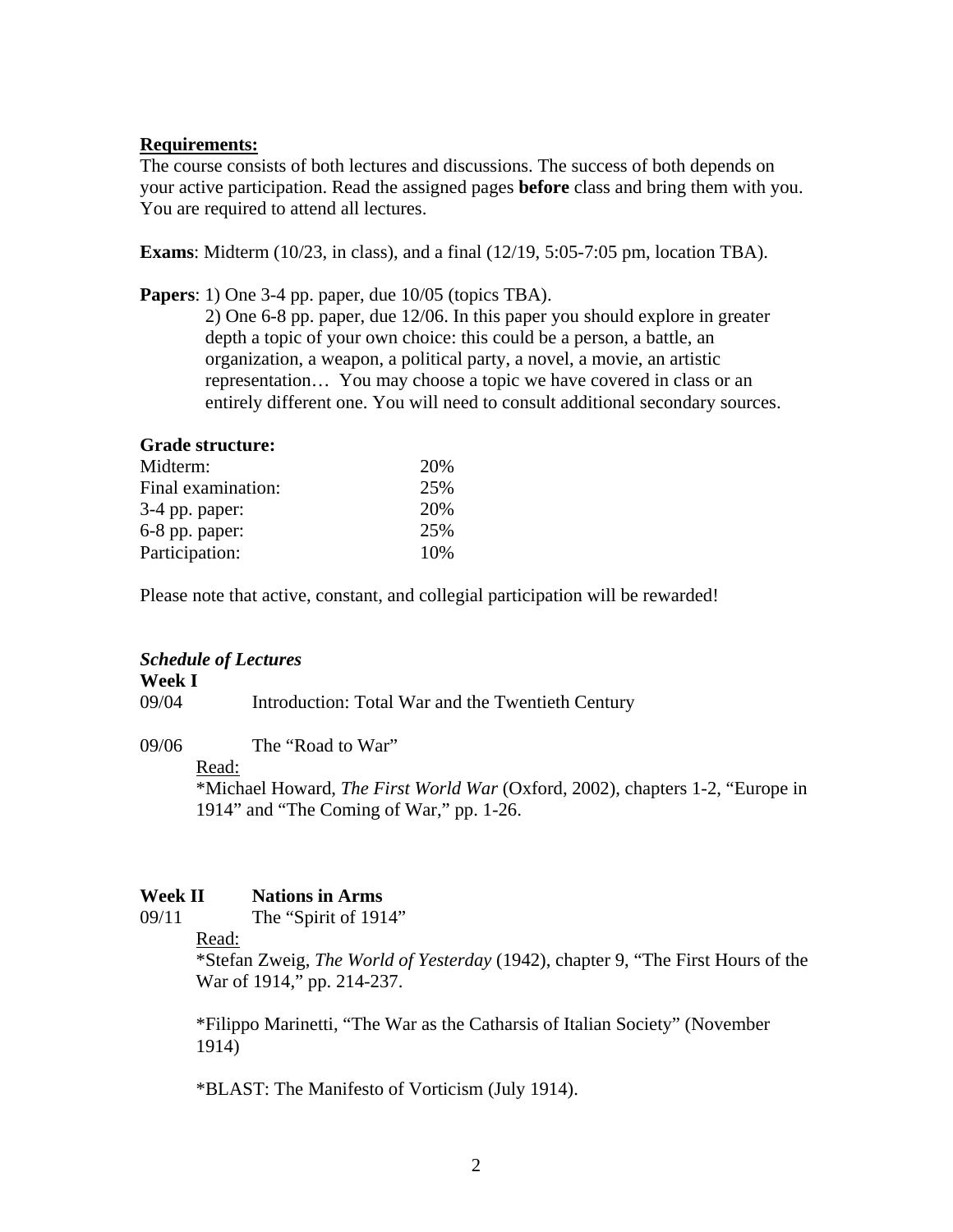## 09/13 The Propaganda Machine

Read:

\*Nicoletta Gullace, *The Blood of our Sons: Men, Women, and the Renegotiation of British Citizenship during the Great War* (New York, 2004), chapter 1, "The Rape of Belgium and Wartime Imagination," 17-33.

-The Bryce Committee Report on German Atrocities, Part II (b): "Treatment of Women and Children".

## **Week III Mobilization for Total War**

09/18 Patterns of Mobilization

09/20 Women and Men

Read:

**Book:** Vera Brittain, *Testament of Youth* (at least up to page 289. You will need to finish the entire book during the semester – we will discuss it again on 11/29).

\*Review the chapter from Zweig, *The World of Yesterday*.

## **Week IV Industrialized Warfare (I)**

09/25 The New Realities of War

Read:

 \*Jean de Bloch, *The Future of War* (1898), part II, chapter 6, "Possible Losses in Future Wars," 319-346.

## 09/27 "Humanity is Mad:" The Trenches

Read:

\*Stephan Audoin-Rouzeau, *Men at War: National Sentiment and Trench Journalism during the First World War* (London, 1992), chapter 3, "Ever-Present Death," 67-91

\*War Poems: Siegfried Sassoon, "The Attack;" Wilfred Owen, "Dulce et Decorum Est" and "Mental Cases."

## **Week V Industrialized Warfare (II)**

10/02 Technology as Culture

Read:

\*Ernst Jünger on the pilots, from *Copse 125* (1930).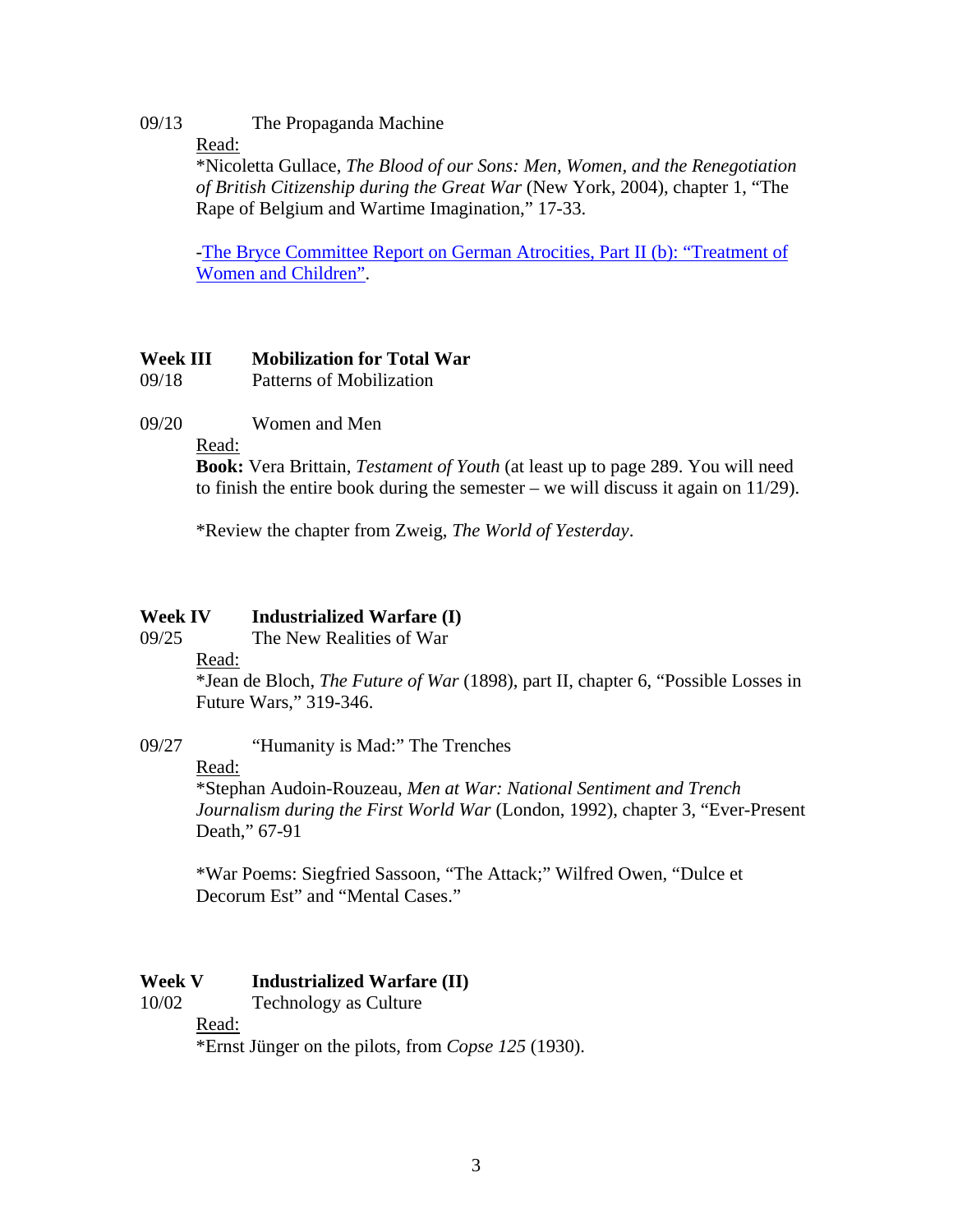10/04 History through Film: Stanley Kubrik's *Paths of Glory* (1957). Viewing in class; discussion on 10/09.

\*\*\* First paper due in class \*\*\*

## **Week VI The Politics of Resistance**

- 10/09 Interpreting Mutiny and Disobedience
	- Read:

\* Marshal Pétain on the mutinies of 1917, from his *A Crisis in Morale in the French Nation at War* (1926).

10/11 Shattered Nerves (History through Literature)

#### Read:

**Book:** Elaine Showalter, *Regeneration* (entire).

-Peter Taylor Whiffen on the "Shot at Dawn" campaign.

## **Week VII Home Fronts (I)**

10/16 Keeping Life Going

Read:

\*Belinda Davis, "Home Front: Food, Politics, and Women's Everyday Life during the First World War," in *Home/Front: The Military, War, and Gender in Twentieth-Century Germany*, 115-138 (2002), 115-138

- 10/18 The New Ecology of Production
	- Read:

\*Roger Chickering, *Imperial Germany and the Great War, 1914-1918* (Cambridge, 1998), 32-40. **OR**  \*Peter Gatrell, *Russia's First World War: Social and Economic History* (London, 2005), 113-124.

-Helen Cleary on the life of Joan Williams, a British munitions worker.

## **Week VIII Home Fronts (II)**

- 10/25 The Regulation of Morals
- 10/23 **MIDTERM**

(No readings; prepare for midterm)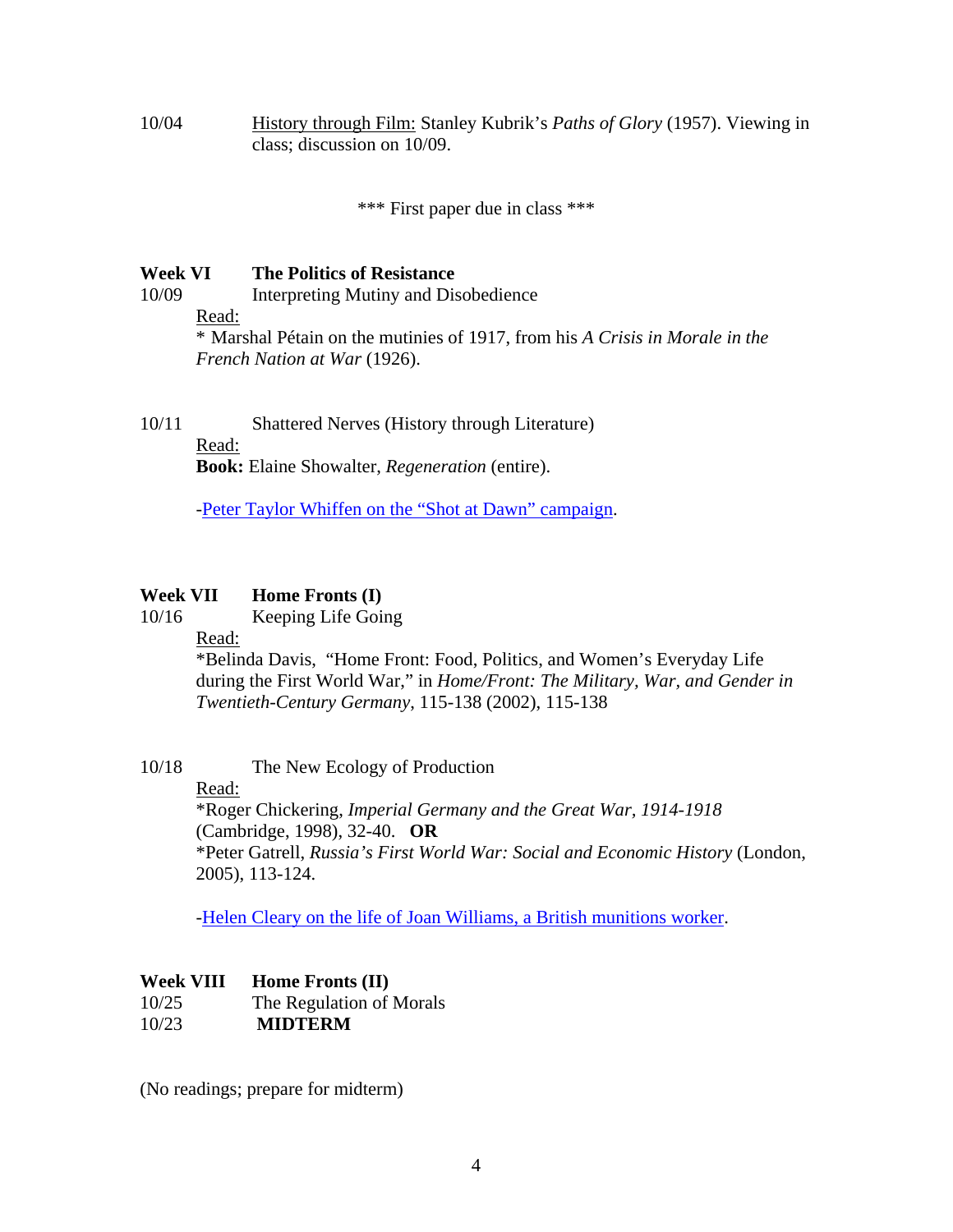## **Week IX Nations and Citizenship**

10/30 "A Terrible Beauty is Born"

Read:

\*Ken Inglis, "The Australians at Gallipoli," part I, *Historical Studies* (Australia), vol. 14 no. 54 (1970), pp. 219-230.

\*"Pride in the Anzacs at Gallipoli," excerpts from an article in *Argus* (1915).

\*Proclamation of the Irish Republic (1916)

## 11/01 The Contest for Citizenship

#### Read:

\*Steven Hause, "More Minerva than Mars: The French Women's Rights Campaign and the First World War," in *Behind the Lines: Gender and the Two World Wars*, edited by Margaret Higonnet et al. (New Haven, CT, 1987), 99-113.

 - Read about the *Suffragette* (later *Britannia*), the newspaper of the Women's Social and Political Union (WSPU).

## **Week X The Civilian's War**

11/06 Occupation, Displacement, and Genocide

Read:

 \*Stephan Audoin-Rouzeau and Annette Becker, *14-18: Understanding the Great War* (New York, 2009), from chapter 2, "Civilians: Atrocities and Occupation," 54-69.

\*Reports on the Armenian genocide (published in 1917).

11/08 War and Revolution in Russia

## Read:

 \*Orlando Figes and Boris Kolonitskii, *Interpreting the Russian Revolution: The Language and Symbols of 1917* (New Haven, CT, 1999), from chapter 1, "The Desacralization of the Monarchy: Rumours and the Downfall of the Romanovs," pp. 9-23.

\*Reports on the condition of the troops (1917).

\*Lenin's April Theses (1917).

\*Order N. 1 (1917).